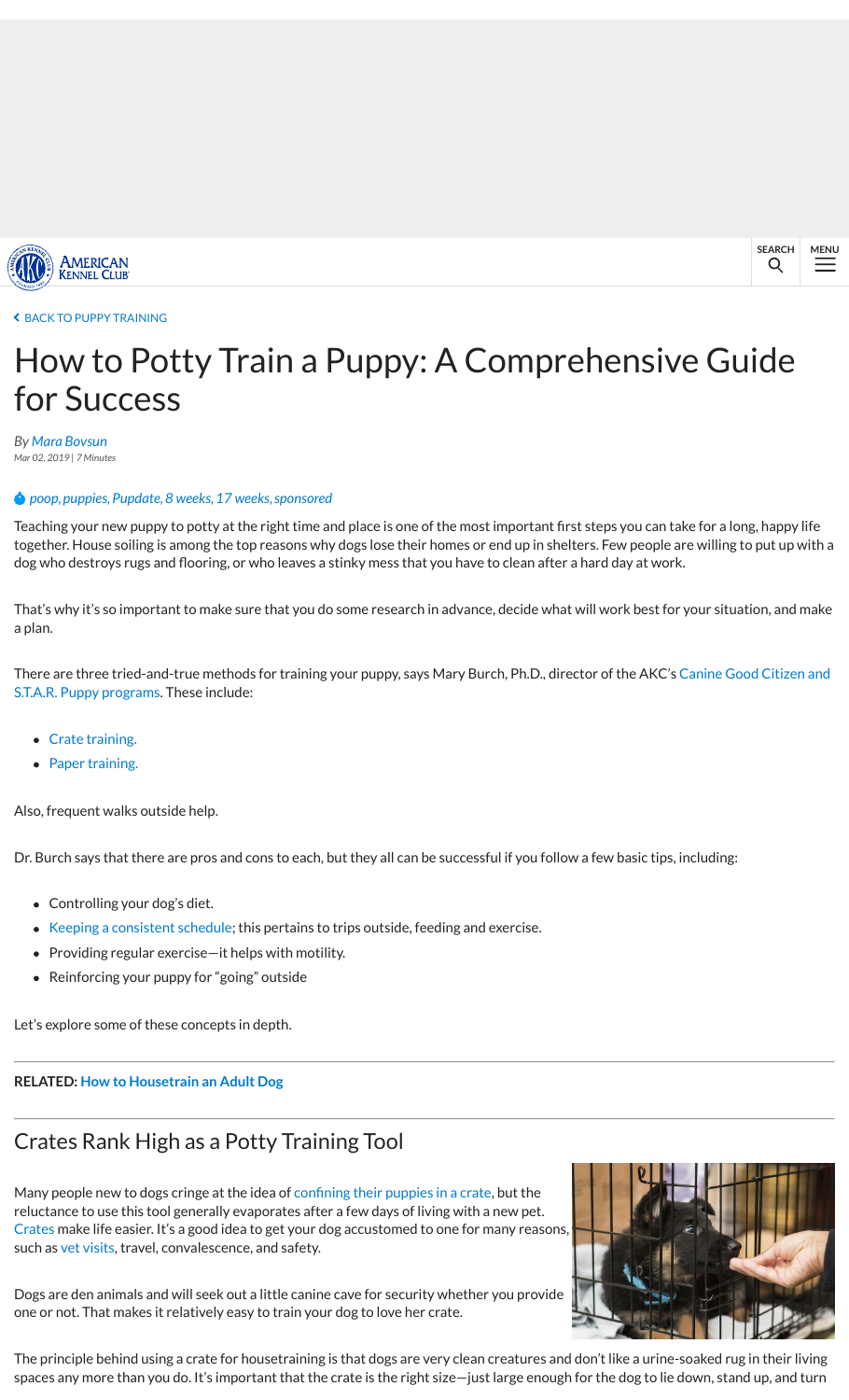- After eating.
- After drinking.

This could have you running [for the](https://www.akc.org/puppies/) piddle pad, backyard, or street a dozen times or mo kind of arrangement (bringing your pup to the office or hiring a dog walker) to keep tha there is an approved place to potty and that some places are off-limits, the quicker you.

### Observation and Supervision

You have to watch your [puppy carefully for indi](https://www.akc.org/expert-advice/training/puppy-training/the-ins-and-outs-of-potty-pad-training/)vidual signals and rhythms. Some puppi Some will have to go out every time they play or get excited. Some will stop in the midd human babies, canine potty habits are highly idiosyncratic.

## Control the Diet

Puppies have immature digestive systems, so they can't really handle a lot of food. That is recommended that you break up the feedings into three small meals. Another thing t in mind is the food itself, which should be the highest [quality. W](http://www.vetmed.wsu.edu/ClientED/anatomy/dog_ug.aspx)hatever you choose, ma it agrees with your puppy.

You might want to check out one of the four distinct Purina® Pro Plan® nutritional pla They have different formulas for your pup's particular needs and preferences. Real meat first ingredient AND there are no added artificial colors or flavors.

Examining their stool is the best way for an owner to figure out whether it's time for a diet. If your puppe in diet. If your puppe in diet. If your puppe in diet. If your puppe is consistent and the form of  $\alpha$  or  $\alpha$ producing stools that are bulky, loose, and stinky, it may be time to talk to your vet abo provoke a case of diarrhea, which will only make the task of housetraining that much m

## Praise

Scolding a puppy for soiling your rug, especially after the fact, isn't going to do anything some old methods of punishment, like rubbing a dog's nose in her poop, are so bizarre t if they ever worked for anyone. On the other hand, praising a puppy for doing the right your life together. Make her think that she is a little canine Einstein every time she perf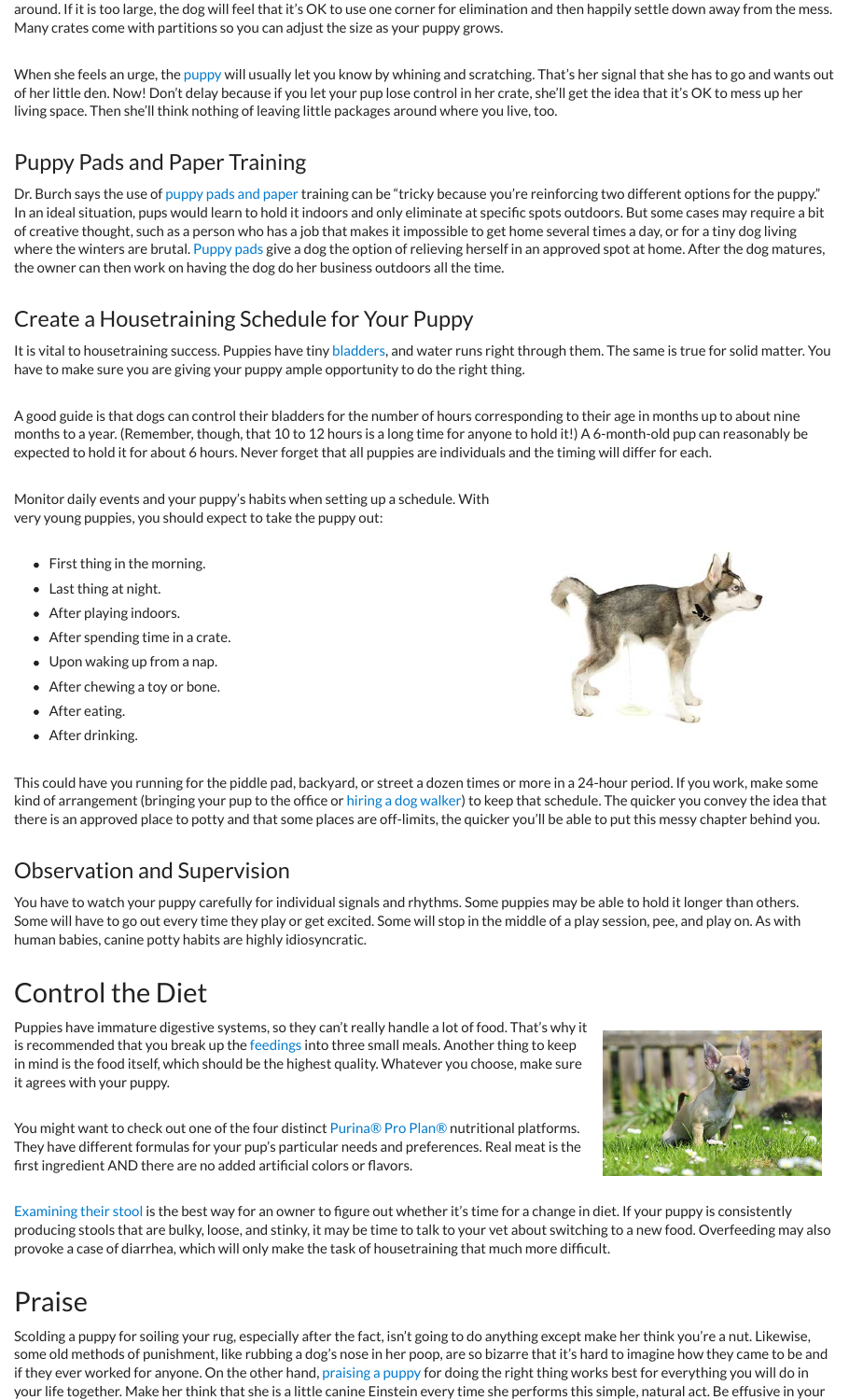- Assess how well your dog can control his bladder and bowels when not in the crate.
	- Carefully controlling diet and schedule.
	- $\circ$  Give frequent trips outside, including after every meal, first thing in the mo
	- o If you work, consider a dog walker.
	- Clean everything so there are no odors left.

### How Long Does Puppy Potty Training Take?

That can vary considerably, says Dr. Burch. There are many factors to consider, such as consistency. An 8-week-old puppy is very different developmentally than a 5-month-old pupping pupping and pupp after just a few days. Others can take months, especially if the dog has had a less than id patience and persistence, though, most dogs can learn.

For additional tips, here's an AKC webinar on housetraining a puppy.

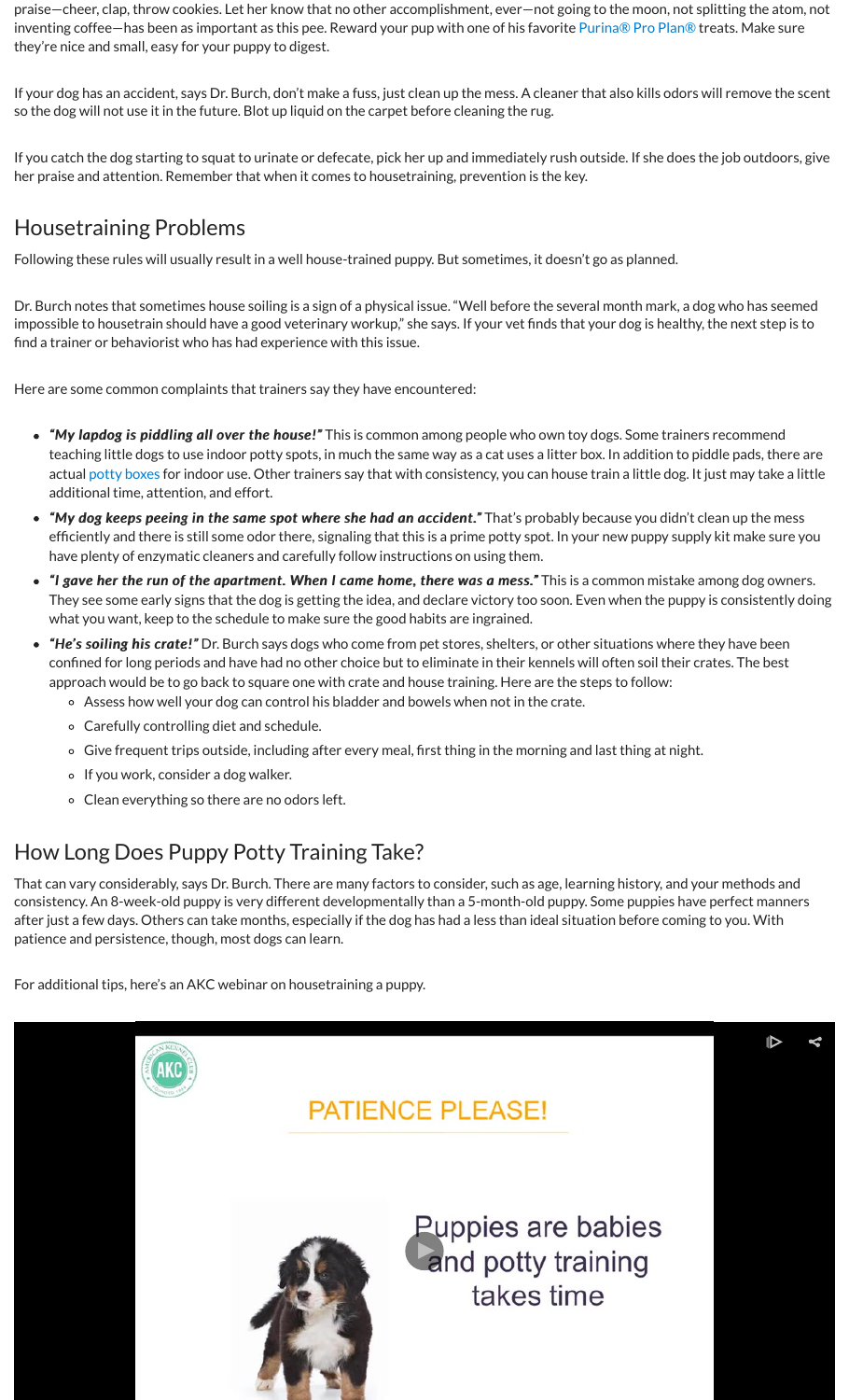

## Tips for Responsible Dog Owners

This e-book is a great resource for anyone who's considering dog ownership or already owns a dog. Download for tips on how to be the best dog owner you can be.

#### First Name

Last Name

Email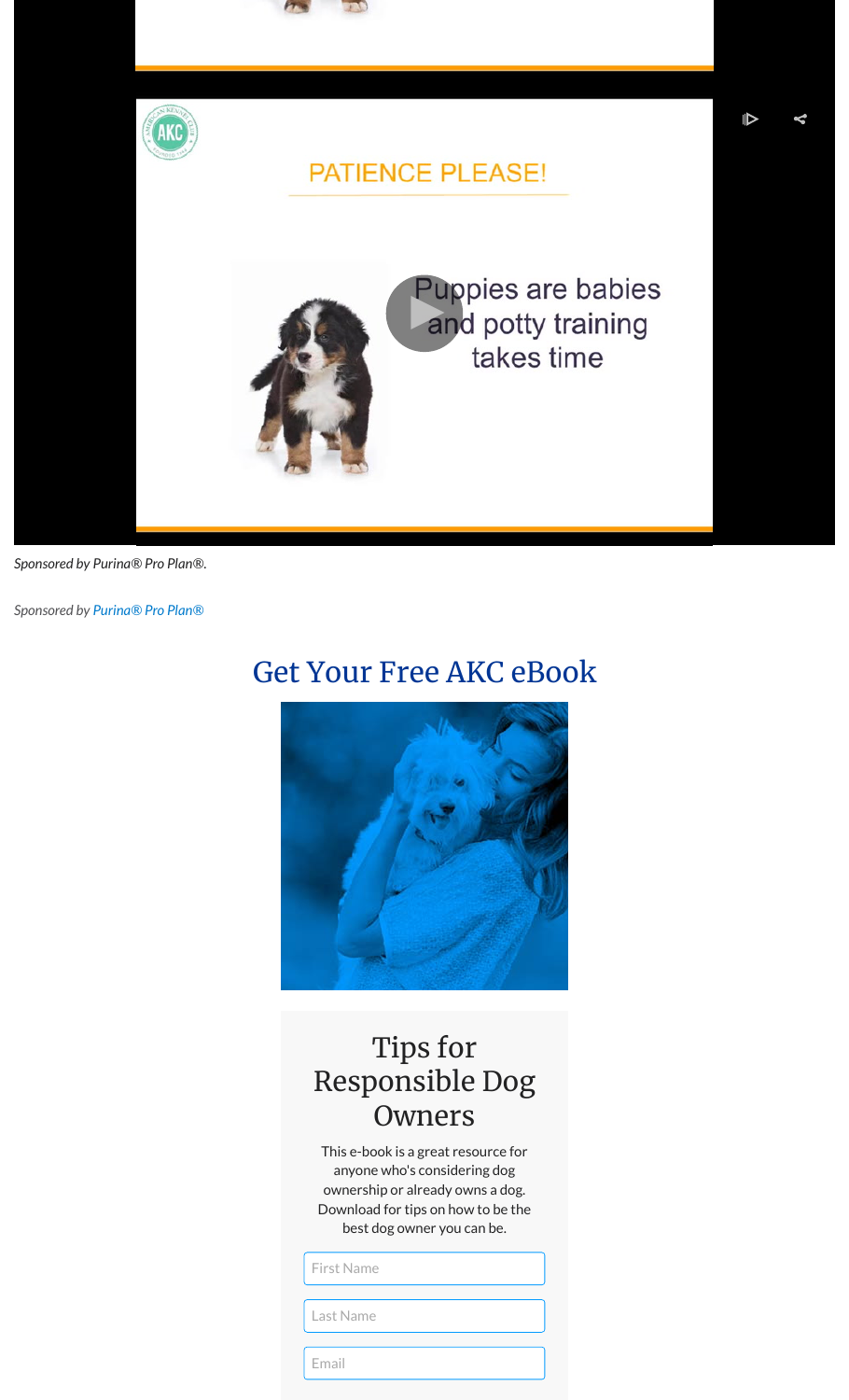#### The Top 100 Boy Dog Names **LIFESTYLE**



### [First-Year Puppy Vaccinations: A Complete Guide](https://www.akc.org/expert-advice/lifestyle/top-100-boy-dog-names/) **HEALTH**

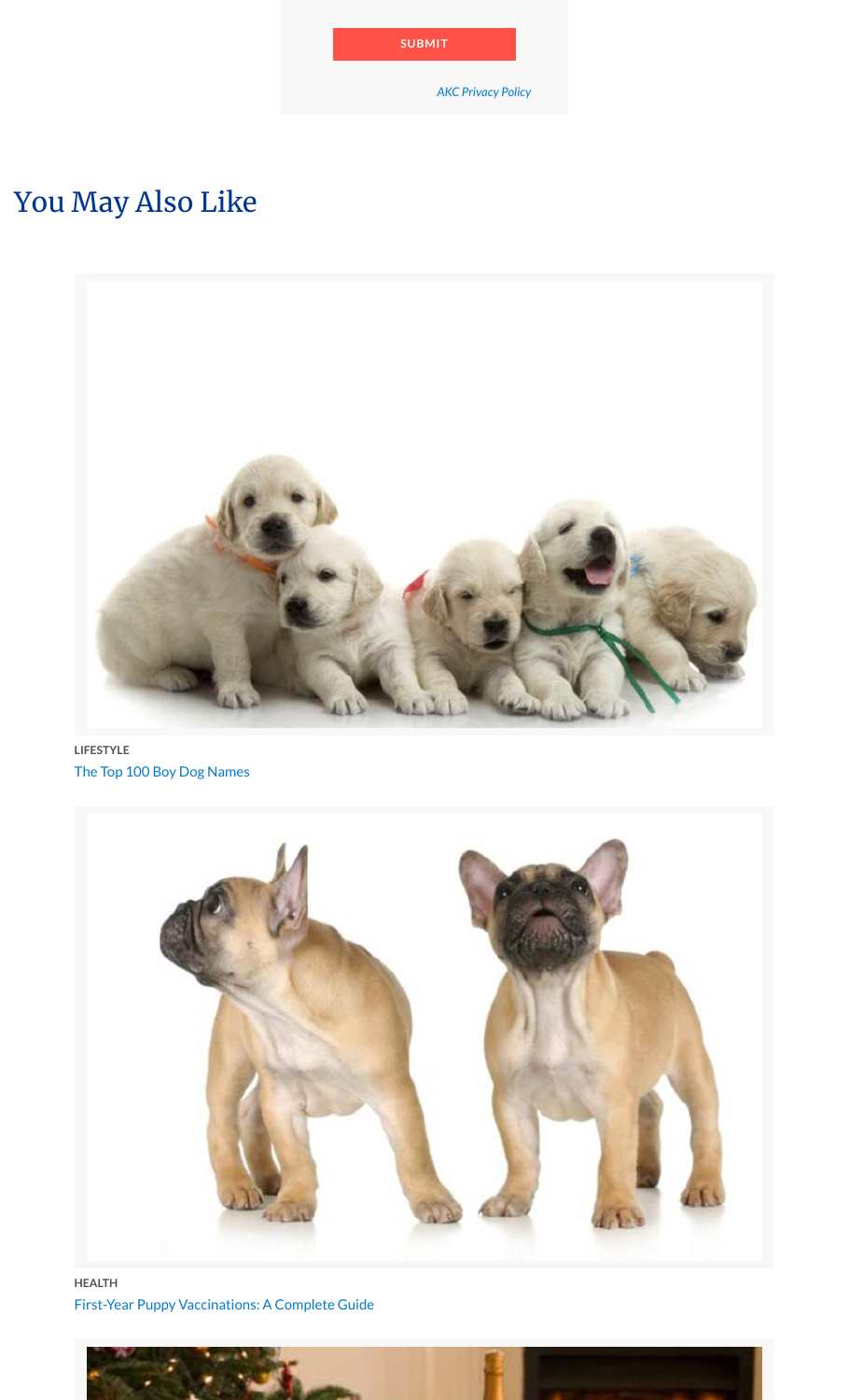# A FULL LINE OF<br>DRY FORMULAS **MADE JUST FOR PUPPIES**

**SAVE UP TO \$19.99**